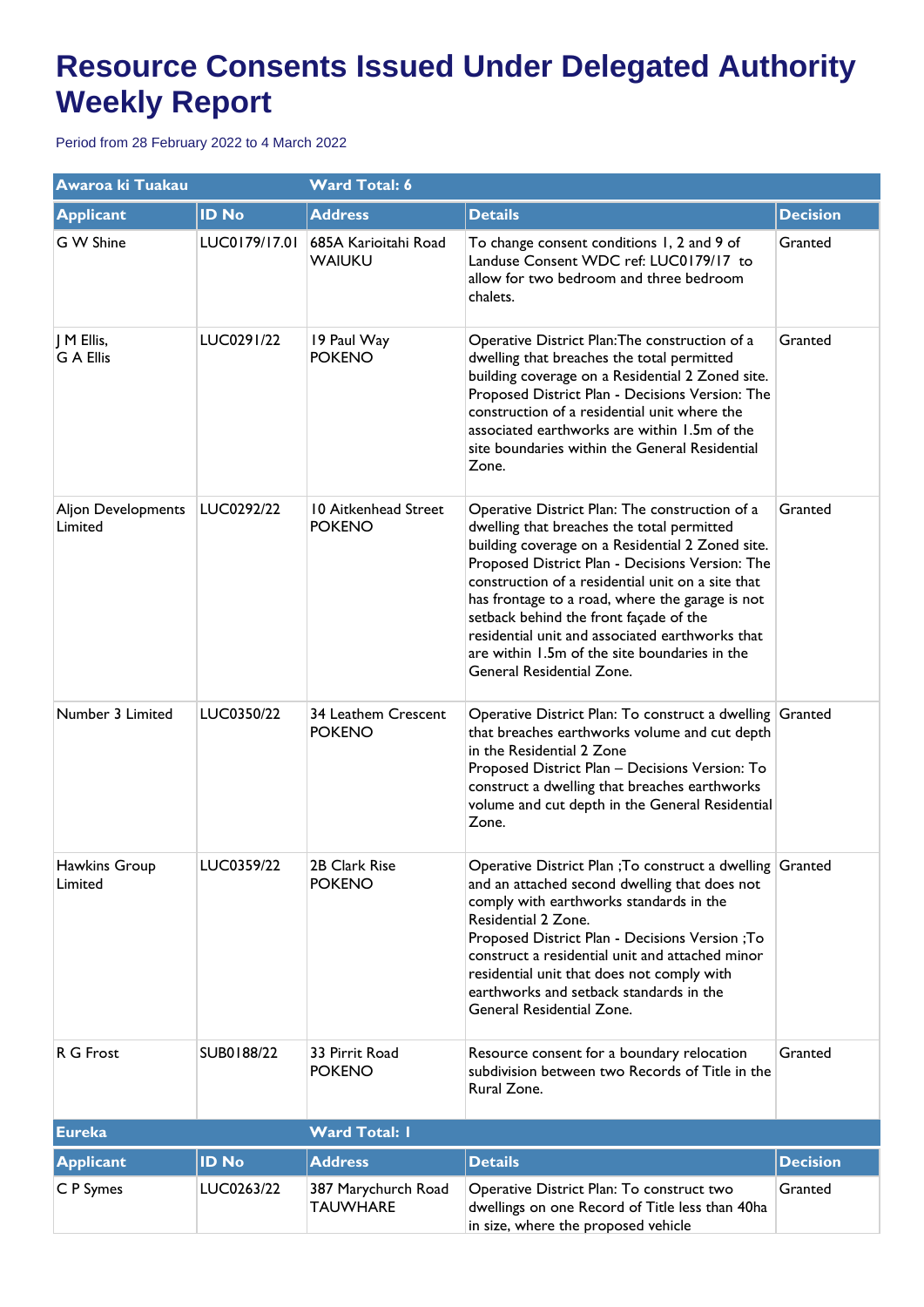| entranceway will not comply with separation<br>distance, within the Rural Zone.<br>Proposed District Plan - Decisions Version: To<br>construct a minor residential unit that does not<br>comply with maximum floor area, and is not<br>within 100m of, and will not share a driveway<br>with, the principal dwelling in the General Rural<br>Zone. Also, to undertake earthworks<br>encroaching within 1.5m of multiple boundaries. |
|-------------------------------------------------------------------------------------------------------------------------------------------------------------------------------------------------------------------------------------------------------------------------------------------------------------------------------------------------------------------------------------------------------------------------------------|
|-------------------------------------------------------------------------------------------------------------------------------------------------------------------------------------------------------------------------------------------------------------------------------------------------------------------------------------------------------------------------------------------------------------------------------------|

| Hukanui - Waerenga                                                       |              | <b>Ward Total: I</b>               |                                                                                                                                                                                                                                                                                                                                          |                 |  |
|--------------------------------------------------------------------------|--------------|------------------------------------|------------------------------------------------------------------------------------------------------------------------------------------------------------------------------------------------------------------------------------------------------------------------------------------------------------------------------------------|-----------------|--|
| <b>Applicant</b>                                                         | <b>ID No</b> | <b>Address</b>                     | <b>Details</b>                                                                                                                                                                                                                                                                                                                           | <b>Decision</b> |  |
| S Gardiner,<br>P G Harris,<br>The Steven Gardiner<br><b>Family Trust</b> | SUB0065/22   | 54 Storey Road<br><b>WAITERIMU</b> | Operative District Plan: Undertake a<br>simultaneous Boundary Relocation and General<br>Subdivision that will create two additional Titles<br>in the Rural Zone.<br>Proposed District Plan: Undertake a general<br>subdivision and boundary relocation in the<br>General Rural Zone where one parent Title is<br>less than 40ha in size. | Granted         |  |

| <b>Newcastle</b>               |               | <b>Ward Total: 2</b>                      |                                                                                                                                                                                                                                                                                                                                                                                                                                                                                                                                                                                                         |                 |  |
|--------------------------------|---------------|-------------------------------------------|---------------------------------------------------------------------------------------------------------------------------------------------------------------------------------------------------------------------------------------------------------------------------------------------------------------------------------------------------------------------------------------------------------------------------------------------------------------------------------------------------------------------------------------------------------------------------------------------------------|-----------------|--|
| <b>Applicant</b>               | <b>ID No</b>  | <b>Address</b>                            | <b>Details</b>                                                                                                                                                                                                                                                                                                                                                                                                                                                                                                                                                                                          | <b>Decision</b> |  |
| <b>T R Dilks</b>               | LUC0344/22    | 17 Bunyard Road<br><b>ROTOKAURI</b>       | To construct a 145.8m <sup>2</sup> shed that exceeds the<br>building coverage provisions for accessory<br>buildings in the Country Living Zone                                                                                                                                                                                                                                                                                                                                                                                                                                                          | Granted         |  |
| G W Gifford                    | SUB0215/22    | 383 Horotiu Road<br><b>TE KOWHAI</b>      | Operative District Plan & Proposed District<br>Plan - Decisions Version: Boundary relocation<br>to shift the position of existing smaller rural lot                                                                                                                                                                                                                                                                                                                                                                                                                                                     | Granted         |  |
| <b>Ngaruawahia</b>             |               | <b>Ward Total: 4</b>                      |                                                                                                                                                                                                                                                                                                                                                                                                                                                                                                                                                                                                         |                 |  |
| <b>Applicant</b>               | <b>ID No</b>  | <b>Address</b>                            | <b>Details</b>                                                                                                                                                                                                                                                                                                                                                                                                                                                                                                                                                                                          | <b>Decision</b> |  |
| The Newell Road<br>Partnership | LUC0003/21.01 | 99 Ngaruawahia Road<br><b>NGARUAWAHIA</b> | To change conditions I (General Accordance),<br>3 (General Condition), 4 (earthworks volume<br>and cut) and 11 (Detailed Design of Earthworks<br>Plan) of resource consent LUC00003/21<br>imposed as part of the original consent decision<br>issued on 21 October 2020.                                                                                                                                                                                                                                                                                                                                | Granted         |  |
| K J Savage                     | LUC0320/22    | 5 Uenuku Street<br><b>NGARUAWAHIA</b>     | Operative District Plan; To consent an existing<br>dwelling within a new lot which does not<br>comply with the light admission rules in relation<br>to the access, separation to new boundaries<br>and outdoor living, at a site within the Living<br>Zone.<br>Proposed District Plan ; To consent an existing<br>dwelling within a new lot which does not<br>comply with the light admission rules in relation<br>to the access, separation to new boundaries<br>and for earthworks within 1.5m of the<br>boundary for the creation of a new access, at a<br>site within the General Residential Zone. | Granted         |  |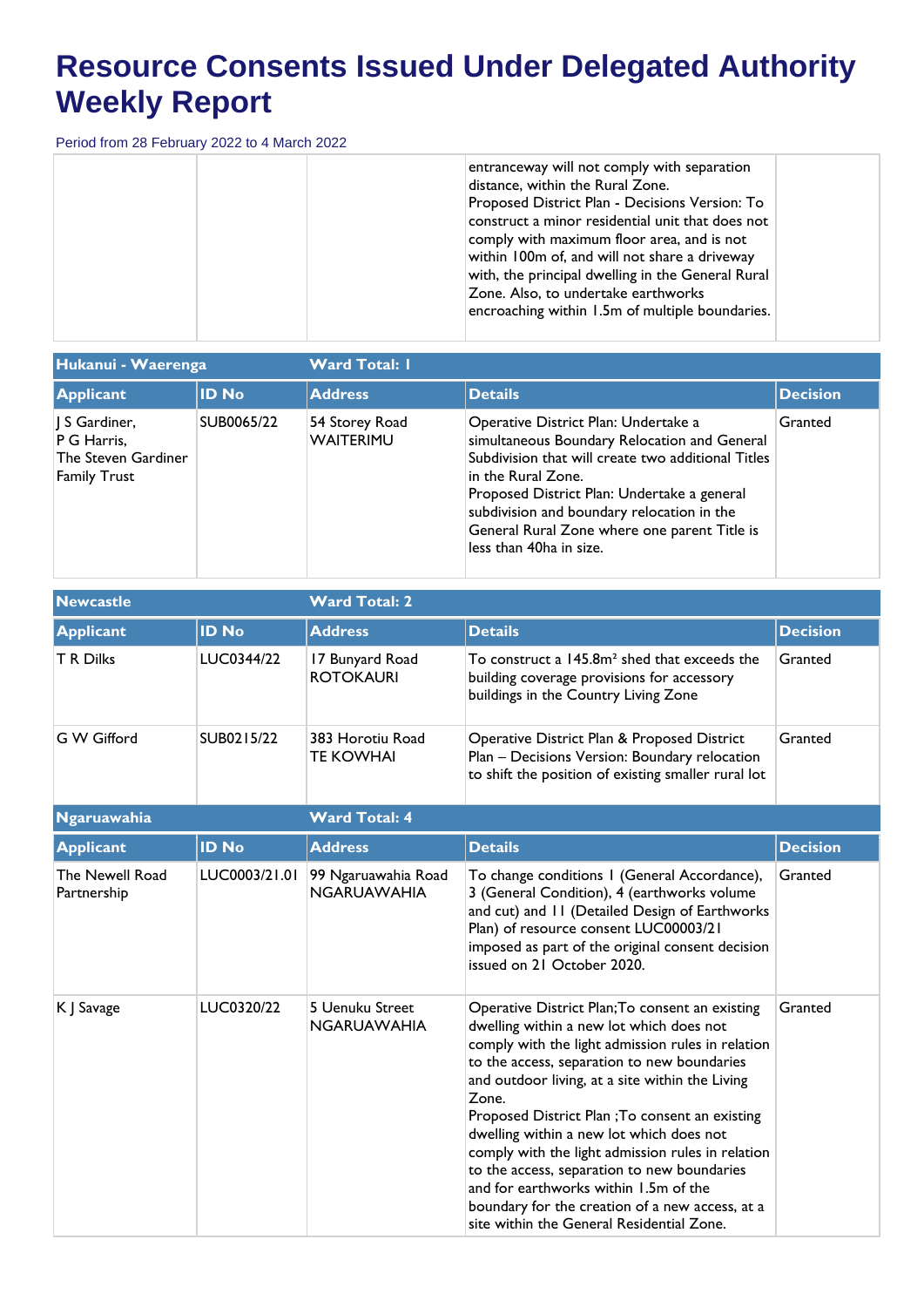| The Newell Road<br>Partnership   | SUB0002/21.02 | 99 Ngaruawahia Road<br><b>NGARUAWAHIA</b>   | Variation to Conditions I (General<br>Accordance), 9 (General Condition), 21<br>(Construction Works) and Condition 38 (Lot<br>300) and new conditions 36a and 40a<br>(easements in gross) of SUB0002/21.01 to<br>created 24 Residential Lots over 5 Stages                                                                                                                                                                                          | Granted         |  |  |
|----------------------------------|---------------|---------------------------------------------|-----------------------------------------------------------------------------------------------------------------------------------------------------------------------------------------------------------------------------------------------------------------------------------------------------------------------------------------------------------------------------------------------------------------------------------------------------|-----------------|--|--|
| K J Savage                       | SUB0196/22    | 5 Uenuku Street<br>NGARUAWAHIA              | Operative District Plan; To create one additional Granted<br>allotment which does not meet minimum<br>allotment size, and where the access to serve<br>the allotment does not meet standards within<br>Appendix A.<br>Proposed District Plan ; To create one<br>additional lot which does not meet minimum<br>allotment size, and where the access to serve<br>the allotment does not meet standards.                                               |                 |  |  |
| <b>Onewhero-Te Akau</b>          |               | <b>Ward Total: 2</b>                        |                                                                                                                                                                                                                                                                                                                                                                                                                                                     |                 |  |  |
| <b>Applicant</b>                 | <b>ID No</b>  | <b>Address</b>                              | <b>Details</b>                                                                                                                                                                                                                                                                                                                                                                                                                                      | <b>Decision</b> |  |  |
| Kingheim Limited                 | SUB0184/22    | 4382 Highway 22<br><b>NAIKE</b>             | Operative District Plan & Proposed District<br>Plan - Decisions Version: General subdivision<br>for I additional allotment and simultaneous<br>boundary relocation in the Rural Zone.                                                                                                                                                                                                                                                               | Granted         |  |  |
| K Amstad,<br>R A Amstad          | SUB0222/22    | 69 Hunt Road<br><b>TUAKAU</b>               | Operative District Plan: To undertake a<br>boundary relocation between two adjoining lots<br>in the Rural Zone.<br>Proposed District Plan - Decisions Version: To<br>undertake a boundary relocation between two<br>adjoining lots in the General Rural Zone.                                                                                                                                                                                       | Granted         |  |  |
| Raglan                           |               | <b>Ward Total: 2</b>                        |                                                                                                                                                                                                                                                                                                                                                                                                                                                     |                 |  |  |
| <b>Applicant</b>                 | <b>ID No</b>  | <b>Address</b>                              | <b>Details</b>                                                                                                                                                                                                                                                                                                                                                                                                                                      | <b>Decision</b> |  |  |
| I J McMichael                    | LUC0232/22    |                                             | 17 Ruapuke Beach Road Operative District Plan: To construct a dwelling Granted<br>RUAPUKE   that does not comply with the permitted<br>boundary setback standards, access, and<br>earthworks standards in the Coastal Zone.<br>Proposed District Plan - Decisions Version: To<br>construct a dwelling that does not comply with<br>the permitted boundary setback standards,<br>access and earthworks standards in the General<br><b>Rural Zone</b> |                 |  |  |
| <b>HV Hospitality</b><br>Limited | LUC0364/22    | 14 Bow Street<br><b>RAGLAN</b>              | On and Off Licence                                                                                                                                                                                                                                                                                                                                                                                                                                  | Approved        |  |  |
| Whangamarino                     |               | <b>Ward Total: 2</b>                        |                                                                                                                                                                                                                                                                                                                                                                                                                                                     |                 |  |  |
| <b>Applicant</b>                 | <b>ID No</b>  | <b>Address</b>                              | <b>Details</b>                                                                                                                                                                                                                                                                                                                                                                                                                                      | <b>Decision</b> |  |  |
| N P Cooksey,<br>P N W Cooksey    | LUC0312/22    | 25 Old Vintners Close<br><b>TE KAUWHATA</b> | Operative District Plan: The construction of a<br>dwelling in the Country Living Zone, where the<br>associated earthworks for the driveway and<br>building platform exceed the maximum volume<br>permitted under the Operative District Plan.<br>Proposed District Plan: The construction of a                                                                                                                                                      | Granted         |  |  |